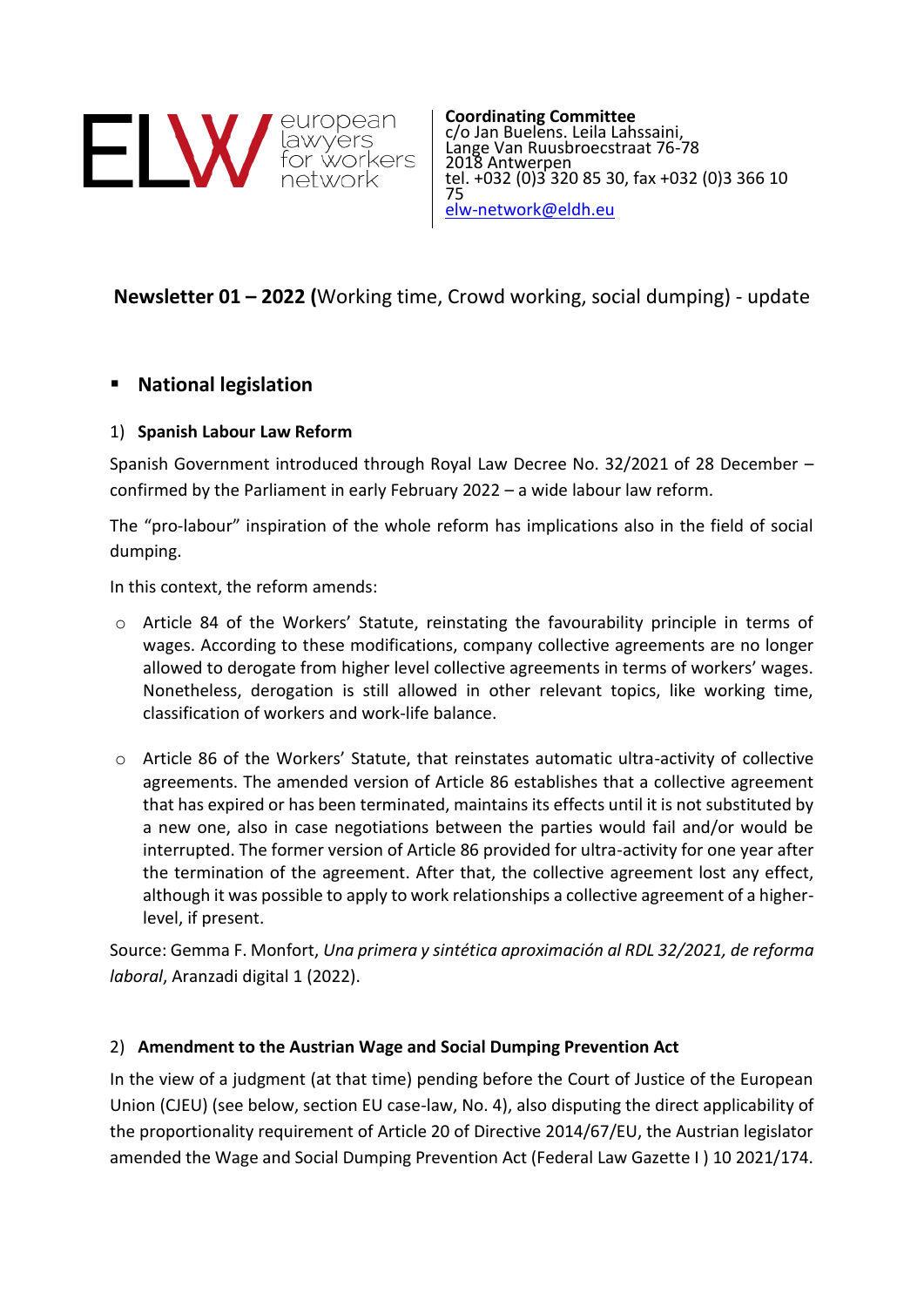More in detail the amendment, introduced in summer 2021, abolished the accumulation principle of penalties for breaches of the Wage and Social Dumping Prevention Act. The accumulation principle formerly has been contested, especially by employers, since it originated high sanctions also for a series of minor offences.

At the same time, the new regulation increases sanctions for specific and dangerous offences. For instance, obstructing the authorities in wage control is now sanctioned with a total penalty of up to 40.000 Euro, while before the reform it was 20.000 Euro. As well, a sanction of up to 400.000 Euros is still possible for criminal offences in connection with underpayment of employees.

Sources: [DerStandard, Neue Regeln gegen Lohn-](https://www.derstandard.at/story/2000127466557/neue-regeln-gegen-lohn-und-sozialdumping-ab-september) und Sozialdumping ab September, 16 June 2021; [Bundesgesetzblatt Für Die Republik Österreich,](https://www.ris.bka.gv.at/Dokumente/BgblAuth/BGBLA_2021_I_174/BGBLA_2021_I_174.html) 9 September 2021.

# ▪ **National Case law**

### **1. Germany:**

German Federal Labour Court (BAG) of 1 December 2020 , 9th Senate, reference 9 AZR 102/20, Judgment, ECLI:DE:BAG:2020:011220.U.9AZR102.20.0

------------------------------------------------------------

**German Federal Labour Court (BAG) of 1 December 2020 , 9th Senate, reference 9 AZR 102/20, Judgment**

Employee Status of a Crowdworker

ECLI:DE:BAG:2020:011220.U.9AZR102.20.0

Guiding principle

The continuous execution of a large number of micro jobs by users of an online platform ("crowdworkers") on the basis of a framework agreement concluded with the operator ("crowd sourcer") can lead to the assumption of an employment relationship within the framework of the overall assessment required under section 611a para. 1 sentence 5 of the German Civil Code (BGB), if the crowdworker is obliged to provide services personally, the activity owed is simple in nature and its execution is predetermined in terms of content, and the awarding of the contract and the concrete use of the online platform is controlled by the crowd sourcer in the sense of external control.(para.45 )

--------------------------------------------------------------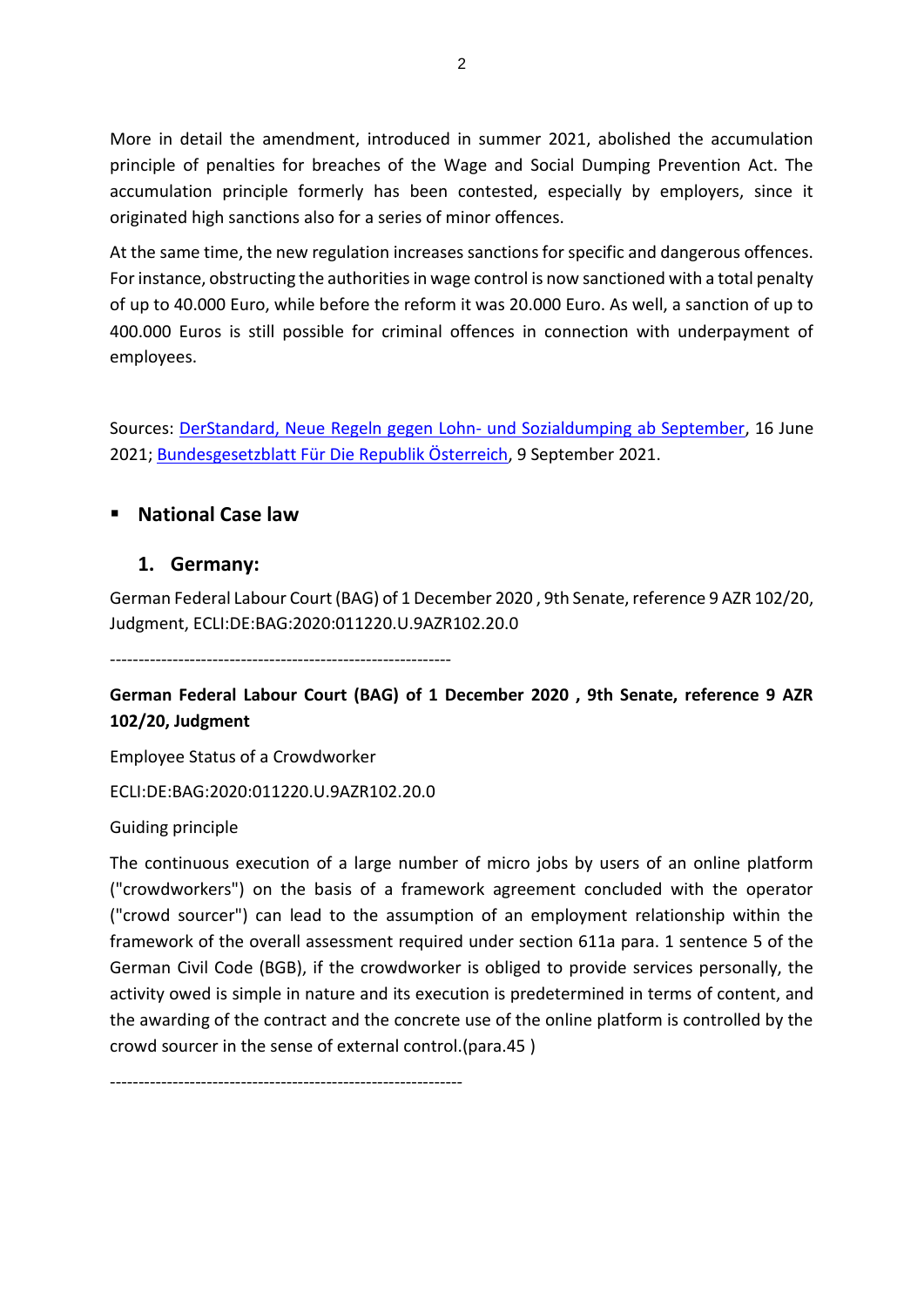#### **Regional Labour Court Hamm (Westphalia)**

Decision of 27.07.2021 - 2 TaBV 79/20 -

Co-determination of the works council - electronic time recording . Right of initiative

Guiding principle:

The works council has a right of initiative in the introduction of electronic time recording for the employees of the establishment (deviation from Federal Labour Court, decision of 28.11.1989 - 1 ABR 97/88 -).

--------------------------------------------------------------

Similarly: Regional Labour Court Munich, decision of 10.08.2021 - 3 TaBV 31/21- and Regional Labour Court Düsseldorf, decision of 24.08.2021 - 3 TaBV 29/21 -.

---------------------------------------------------------------------------------------------------------------------------

#### **Labour Court Emden**

Final Judgement 24.09.2020, 2 Ca 144/20

Overtime compensation – recording and control of working time

Guding principles (excerpt).

(1) The judgment of the European Court of Justice (ECJ) of 14 May 2019, Case C-55/18 [CCOO], Juris, modifies the burden of proof in over-time proceedings. The - positive knowledge previously required by the Federal Labour Court (cf. BAG, judgment of 10 April 2013 - 5 AZR 122/12, Juris paras. 21 and 22) as a prerequisite for "tolerating" the performance of any overtime and thus for imputability or causation on the part of the employer is no longer required. As a result of the aforementioned ECJ judgment, the positive knowledge required as a pre-requisite for "tolerating" the performance of any overtime hours and thus for imputability or causation on the part of the employer is not necessary if the employer could have obtained knowledge of the employee's working hours by inspecting the recording of working hours, which the employer is obliged to introduce, monitor and control. (para.60 )

(2) The objection that conclusions for questions of remuneration law could not result from the judgment of the ECJ of 14 May 2019, loc. cit, [CCOO], because the European Union has no regulatory competence in matters of remuneration law, cannot be accepted (for details, see ECJ, judgments of 15.4.2008 - C-268/06, "Impact" , Juris paras. 121 to 126, and of 21.02.2018, C-518/15, "Matzak" , paras. 24 to 26).(para.138)

(4) As a rule, it must be assumed that the working time documented under working time law and the working time subject to remuneration are congruent. The documentation of working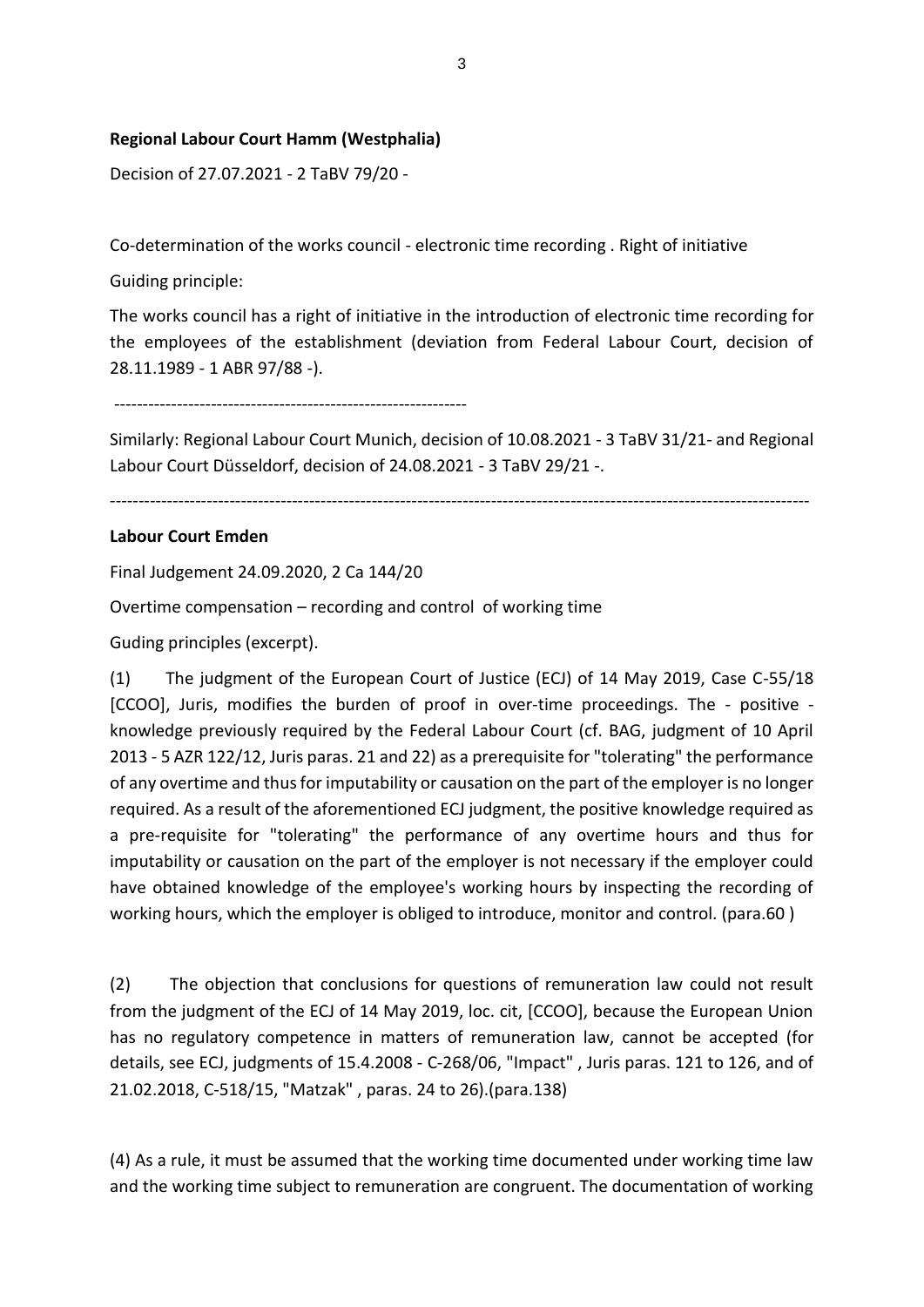hours prepared in compliance with the requirements of the law on working hours will, apart from exceptional cases which must be justified, regularly constitute a meaningful indication that work was actually carried out during the documented working hours (margin note 158).

(11) The ECJ's ruling in the CCOO case does not constitute an inadmissible further development of the law, but is within the framework of the interpretation of the Working Time Directive. According to Art. 3, 5 and 6 lit. b, the member states are obliged to take the "necessary measures". The ECJ interprets this indeterminate legal concept and relies on the "effet utile" principle as a recognised principle of interpre-tation of European law as well as on the teleological argument of the protection of workers (para. 92).

(12) The employer's obligation to record and monitor time established by the ECJ's judgment of 14 May 2019, loc. cit. [CCOO], is not pre-cluded by the fact that the Member States have leeway in the design of the time recording system. The requirements of the aforementioned ECJ judgment must be implemented by the specialised courts, the labour courts, by interpreting national law in conformity with European law. Otherwise, the requirement of the most effective possible implementation of European law and the case-law of the ECJ would not be sufficiently met.

(13) An obligation of the national courts to interpret the aforementioned provisions of national (labour) law in conformity with European law or the Directives exists irrespective of whether there is possibly - in addition - an obligation on the German legislature to make amendments to the statutory provisions of sections 16(2) ArbZG, 21a(7) ArbZG, 17 MiLoG etc. as a result of the ECJ's judgment of 14.05.2019, C-55/18, [CCOO].(para.84).

----------------------------------------------------------

Dissent:

#### **Lower Saxony Regional Labour Court**

Judgment of 06.05.2021 5 Sa 1292/20

Guiding principle (excerpt):

Persuant to Art.153 (5) TFEU, the ECJ lacks the competence to comment on questions of working time remunaration.

Revision pending at the Federal Labour Court 5 AZR 359/21 ; Date of decision: 04.05.2022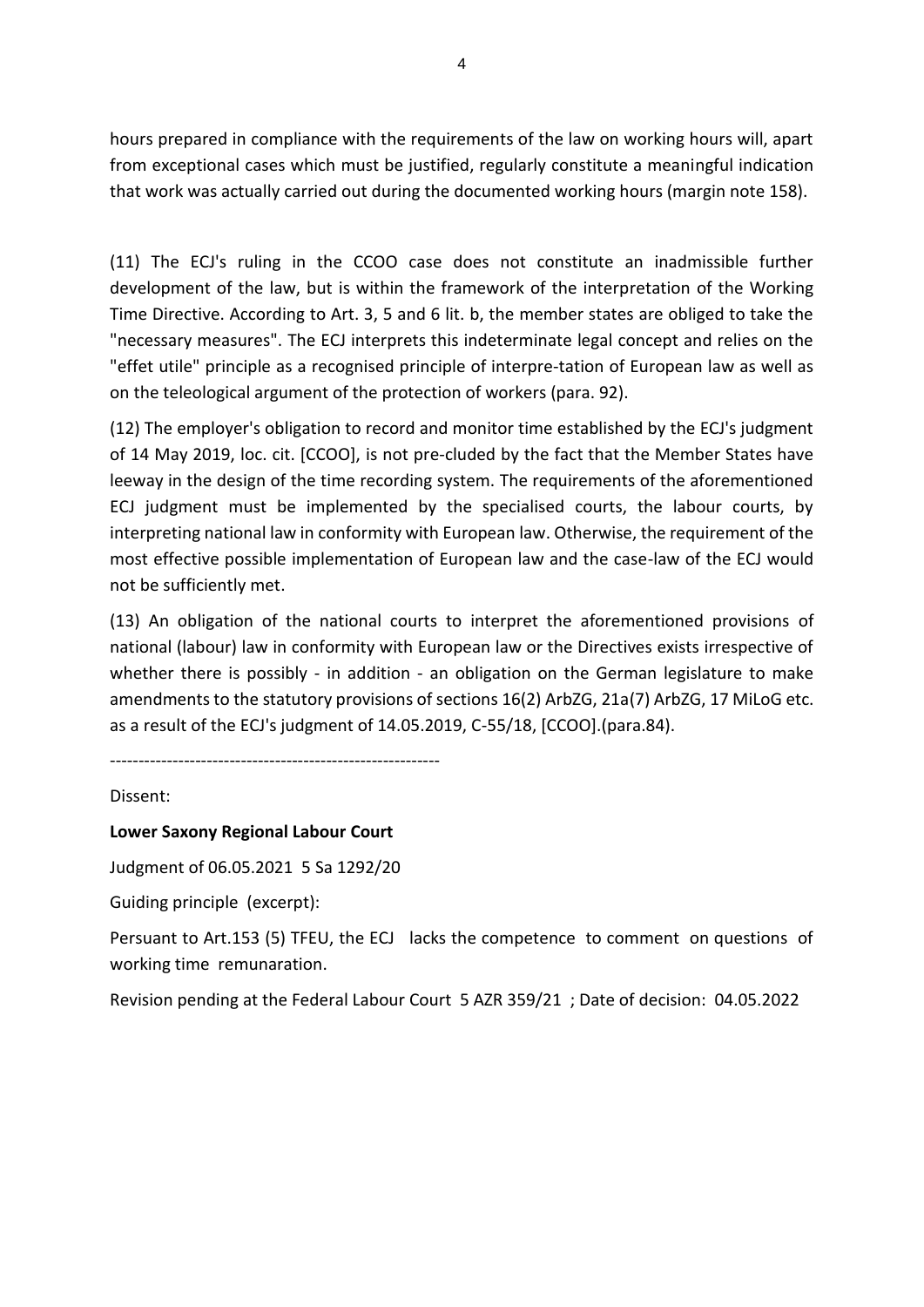### 2. **Hungary:**

#### **Judgement of the Supreme Court, BH2001. 189**

The case is about a judgment (BH2001. 189) of the Hungarian Supreme Court (Kúria) on the application of the Rome I Regulation (593/2008/EC).

An employee was hired by a Hungarian employer, but worked at a construction site in Germany, where he suffered a work accident. His employment contract stipulated that Hungarian labour law shall apply to all types of paid leave, but that German law would have been the one applicable for working time matters, and for any matter relating to his work in Germany.

The parties debated whether the labour relationship was that of a worker hired to work in Germany only, or of a posted worker sent in Germany to work. As well as about the law regulating the labour relationship.

The Hungarian Supreme Court remarked that the employee had worked in Germany only, and that this was also the parties' intention for the future. It established, hence, that the employment contract was deemed to have been concluded only for work in Germany. In addition, the Supreme Court stated that the provisions of the employment contract can be interpreted as selecting German law as the applicable national labour law under Article 8 of the Rome I Regulation. Therefore, the Supreme Court found that German law must be applied in this case.

Source: [EU Commission Flash Report on Labour Law](https://ec.europa.eu/social/BlobServlet?docId=24844&langId=en) – September 2021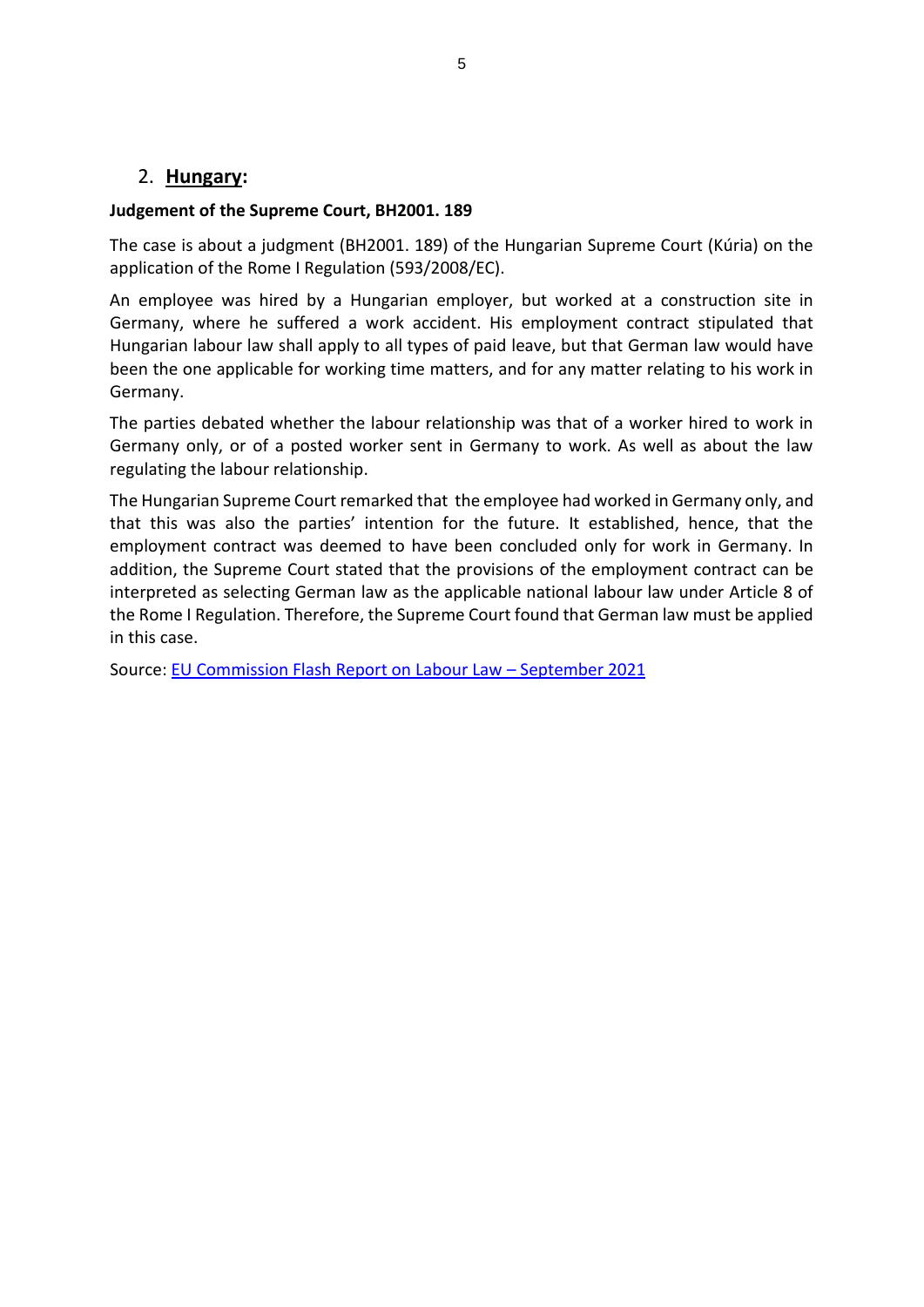# 3. **Italy:**

### **Judgement of the Supreme Court, Joint Session, No. 20819 of 21 July 2021**

The Italian Supreme Court declared as discriminatory  $-$  and so void  $-$  a clause of the company regulation imposed by Ryanair to cabin crew staff operating in the Bergamo Airport.

This clause was stating that the company regulation would have terminated in case of any work stoppage or collective action of employees, or in case Ryanair would have been forced to recognize any trade union representing cabin crew. The consequences of such termination would have been that workers would have lost benefits provided by the company regulation, such as increases of wages and allowances.

The Italian Supreme Court issued a wide-ranging judgment, touching diverse aspects of Italian and European labour law. From the point of view of social dumping, the judgment is relevant since it framed in those "personal convictions" that can originate a sanctionable discrimination – according to Directive 2000/78/CE and Article 19 TFUE – also workers' beliefs relating to participation to work stoppages and collective actions, or relating to the decision to become member of a trade union or of a workers' association.

Source: Bollettino ADAPT 30 August 2021, No. 29; CGIL - Collettiva.it 21 July 2021.

#### **Judgement of the Supreme Court, Criminal Section, No. 38423 of 19 October 2021**

The case addressed by the Italian Supreme Court in late 2021 is about the extension of the main contractor's duty of control on the suitability of subcontractors, in order to prevent work-related accidents.

More in detail, an Italian company, in 2013, subcontracted some construction works to another company. The subcontractor, in its turn, subcontracted again part of the works to another company. A worker of the latter company, while realising the works and without wearing protections required by law, had an accident reporting physical injuries.

Despite limitation periods for criminal charges had already expired, the Italian Supreme Court decided anyway the case, because its possible consequences in terms of reimbursement of damages.

In this view, the Supreme Court confirmed the liability of the legal representative of the main contractor, for the crime of personal injuries caused with negligence (Articles 113 and 590 of Italian Criminal Code).

The rationale for the judgment is that the main contractor is obliged to effectively verify that (direct) subcontracting companies are in condition to realize works, according to Article 90, par. 9, lett. a) of Legislative decree No. 81 of 2008. That includes also verify that these companies are adopting adequate measures to prevent work-related accidents, considering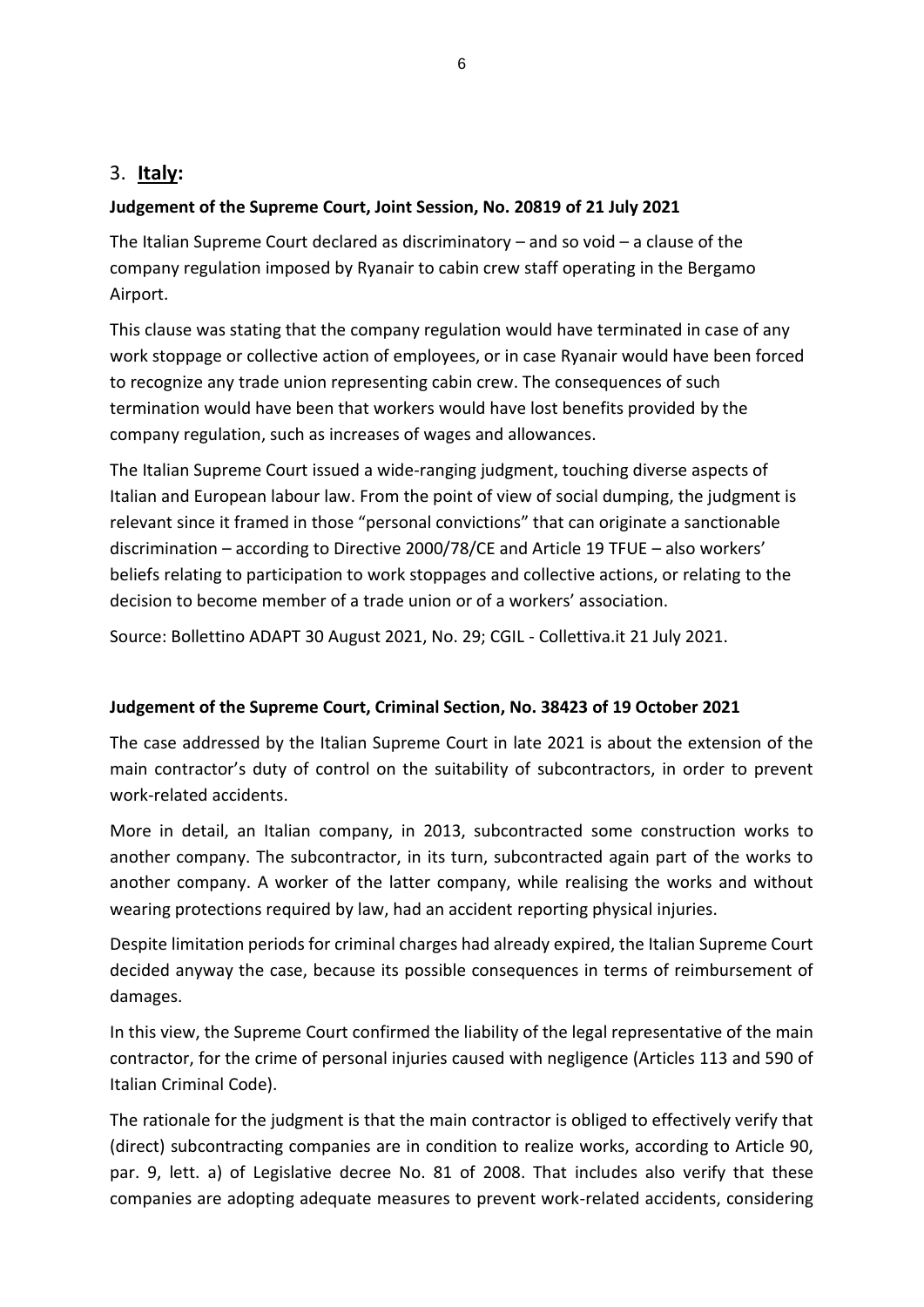the level of danger of subcontracted works. If these controls are missing, the main contractor may respond also of work-related accidents involving further (and indirect) sub-contracting companies.

Such controls, in the case at hand, were omitted by the main contractor. Moreover, liability is not excused by the fact that the first subcontractor accepted to realize works, and thus implicitly suggested being apt for them. As well, the fact that the main contractor was unaware of the further sub-contracting of works where the accident actually occurred – the Supreme Court says – does not exempt the main contractor from liability. At the opposite, it consists of another sign of negligence.

Source: [Bollettino ADAPT 22 November 2021, No. 41.](https://bollettinoadapt.us3.list-manage.com/track/click?u=477f592c29b5a739ce4cc8917&id=b2b687bfe9&e=18bdf9babd)

#### **Tribunal of Naples, Labour Section, 4 January 2022**

The Tribunal of Naples issued a provisional order, upon request of workers of an Italian company, directed to obtain a voidness declaration of a "collective" transfer of 27 employees in a new establishment, far more than 600 km from the former one.

The judge highlighted that the "collective" transfer was, actually, aimed to dismiss the employees (as afterwards actually happened), or to induce them to resign. This in consideration of the far distance of the new establishment from the former one, and because the new establishment was not adequate – for its dimensions and conditions – to host such a number of employees. Therefore, the transfer was an employers' unilateral measure adopted without the required good faith.

In this view, the judge identified this "collective" transfer as a significant and substantial modifications of working conditions of the claimants. It allows to frame the transfer in the definition of collective dismissal of Directive 98/59/CE. In this view, the "collective" transfer was declared void, because the information and consultation proceeding set by the Directive and by national law implementing it has not been respected.

Source: [Bollettino ADAPT February 2022, No. 5.](https://bollettinoadapt.us3.list-manage.com/track/click?u=477f592c29b5a739ce4cc8917&id=285c025176&e=18bdf9babd)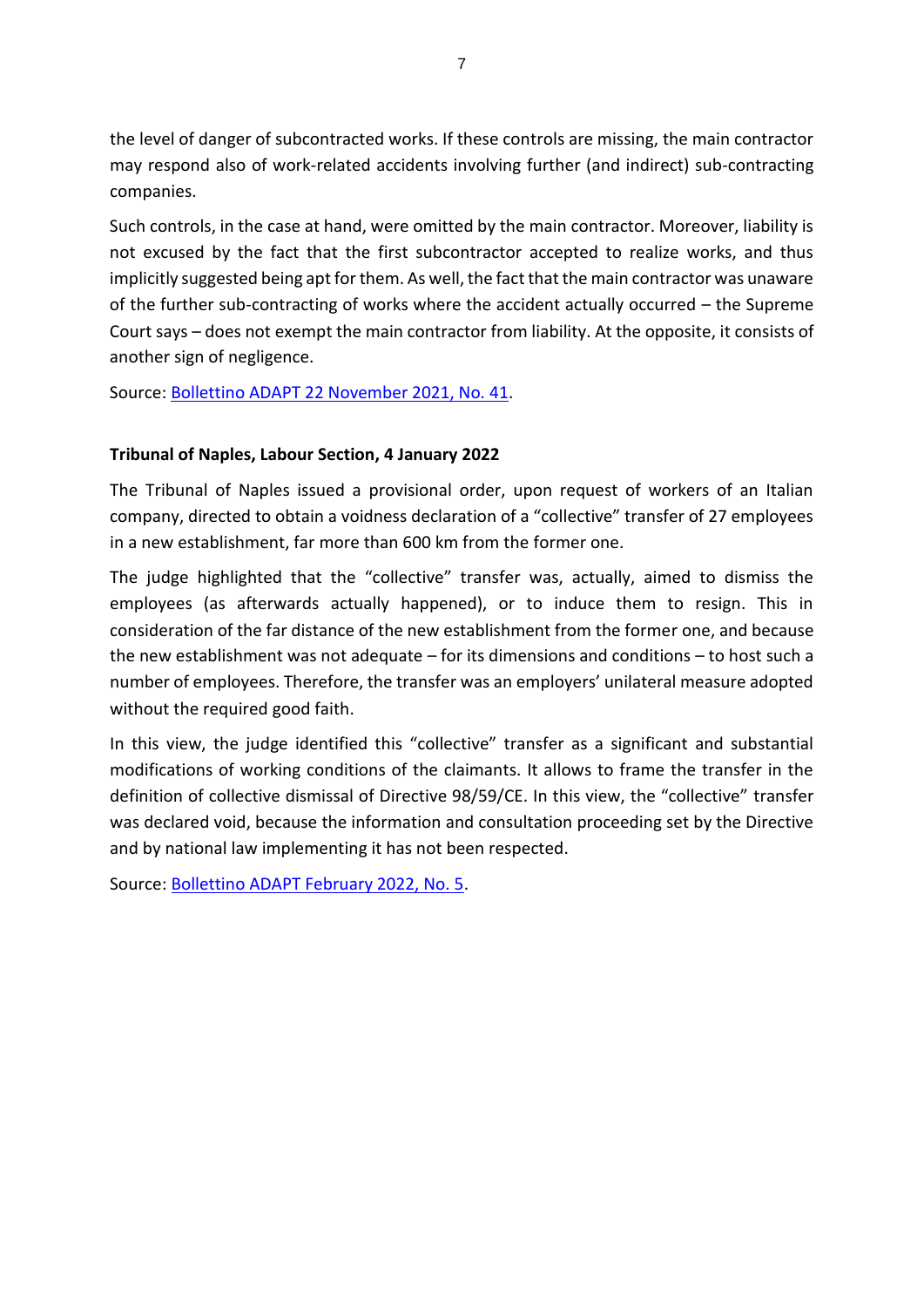## **4. Spain:**

#### **Judgement of the Supreme Court, Social chamber, No. 1206 of 2 December 2021**

The judgment of the Spanish Supreme Court (*Tribunal Supremo*) deals with a case of utilization, by a foreign undertaking, exclusively of workers supplied by a temporary work agency, to carry out structural tasks.

More in detail, from 2012 to 2014, a Norwegian airline company utilized 74 cabin crew in its Spanish basis in Malaga, all supplied by a local temporary work agency. The airline did not have its own employees, and supplied workers were employed to provide air navigation services, that is the core business of the company.

After some intermediate judgments, the Supreme Court was requested to decide about the conduct of the airline company as well as of the temporary work agency. It stated that the two companies had realised an actual illegal transfer of workers, that is a very serious offence according to Article 8.2 of the Spanish Law on Infractions and Sanctions concerning Social Order (*LISOS*, Royal Legislative Decree No. 5 of 4 August 2000). The Supreme Court, instead, disregarded the option to assume the conduct under Article 18.2 LISOS, regarding the mere utilization of work supply agreements outside the cases typified by law, and for which is established a milder sanction.

The Supreme Court justified its orientation through a plurality of reasons. First, the high number of supplied workers utilised by the airline company which, moreover, did not have any proper employee in Spain. In addition, cabin crew were hired through temporary contracts due for production circumstances. Nonetheless, these agreements were executed for a time period further exceeding the maximum limits established by Article 15, par. 1, lett. b) of the Spanish Workers' Statute (Royal Legislative Decree No. 2 of 23 October 2015). That integrated – the Court says – also an illegal deprivation of these workers of their right to a stable employment.

Text of the judgment available in **vLex** (in Spanish).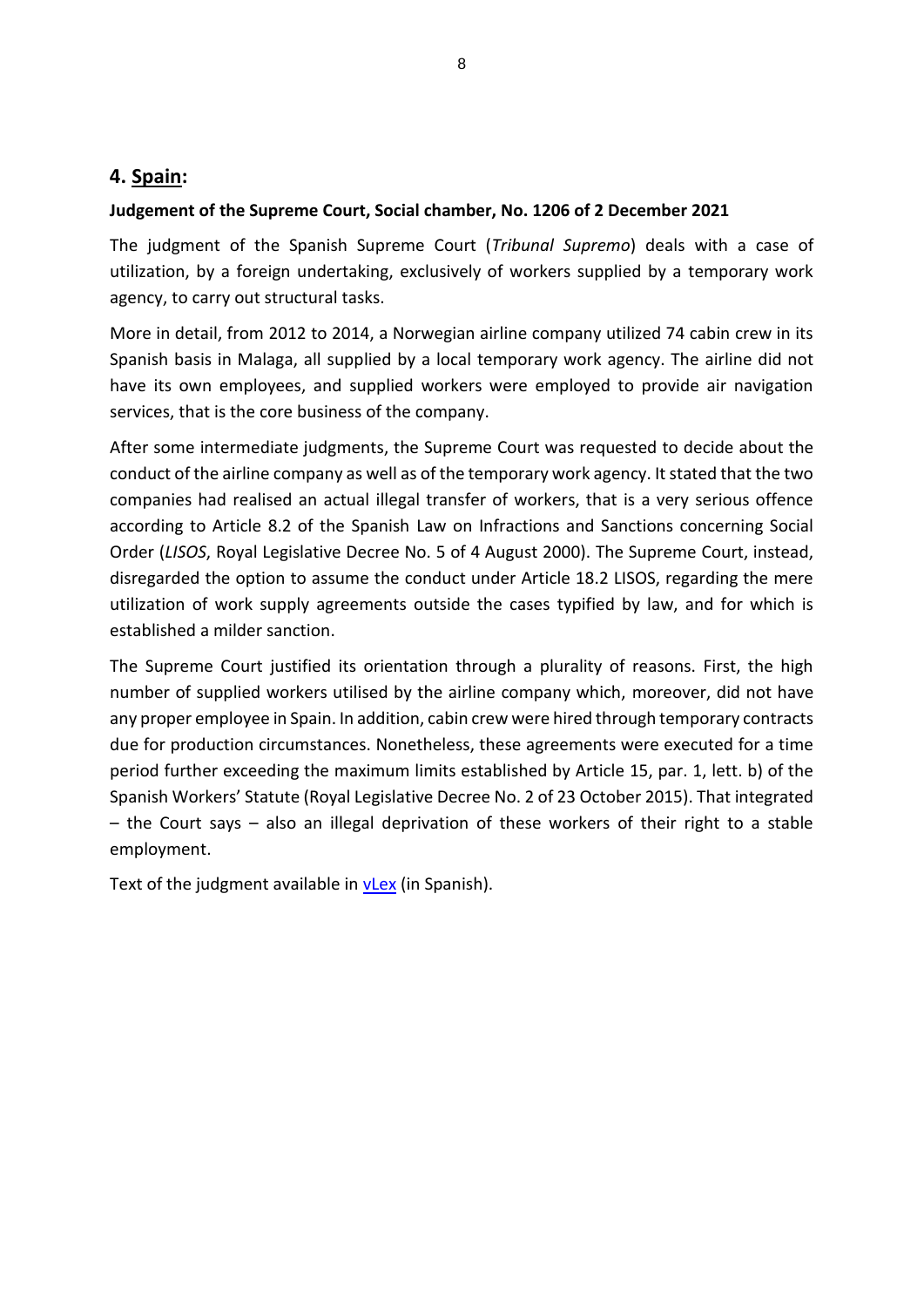### **5. Sweden:**

#### **Judgement of the Labour Court, AD 2021 No. 42, 25 August 2021**

In case AD 2021 No. 42, the Swedish Labour Court addressed a situation in which a Lithuanian company had workers posted in Sweden. The Lithuanian employer executed an arrangement (*hängavtal*) with Swedish trade unions to extend to these posted workers provisions of a Swedish collective agreement. Claims raised by the Swedish trade union concerned a wide range of topics, including wages, overtime, working time and partial payment of the occupational pension scheme.

The most interesting issue concerns wages of posted workers. More in detail, according to Lithuanian labour law, posted workers are entitled to an additional remuneration to the statutory wage. In this case, this particular remuneration consisted of additional 29,50 Euro for each posted day. The question was if, according to the Swedish transposition of the Posting of Workers Directive – and to the local interpretation of foreign law in parallel to a domestic collective agreement – this additional remuneration was to be considered as part of normal wage of posted workers, or as separated and diverse item.

The Swedish Labour Court, first, established that such a form of additional remuneration does not breach any EU provision. Nonetheless, according to the Labour Court, this remuneration cannot be considered as part of ordinary or overtime salary owed to posted workers according to the relevant collective agreement.

At the opposite, the Lithuanian employer had considered this additional remuneration as included in the basic wage of posted workers. The Labour Court established, thus, that the Lithuanian employer violated the Swedish collective agreement.

Although the employer objected that this interpretation represents an unsurmountable burden for its work and services, contrary to free movement under Article 56 TFEU, the Labour Court rejected the employer's request to submit the case to the CJEU.

Source: [EU Commission Flash Report on Labour Law](https://ec.europa.eu/social/BlobServlet?docId=24748&langId=en) – August 2021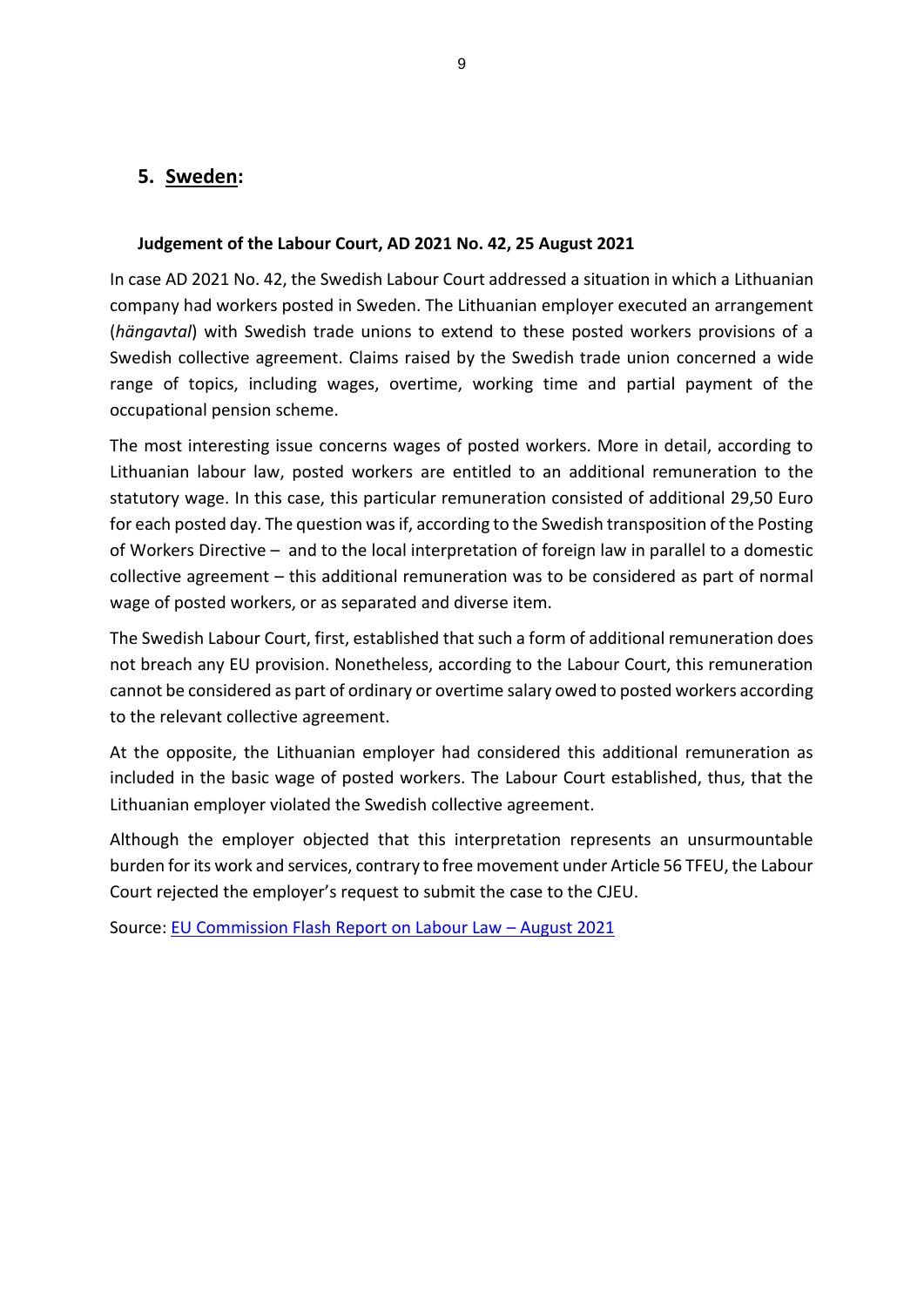#### ▪ **EU case-law**

**a. ECJ 14 May 2019, CCOO v. Deutsche Bank, judgement in case C 55-18**

### **Court of Justice of the European Union, Luxembourg, 14 May 2019 Judgment in Case C-55/18**

#### **Federación de Servicios de Comisiones Obreras (CCOO) v Deutsche Bank SAE**

Consequently, in order to ensure the effectiveness of the rights provided for in the Working Time Directive and the Charter, the Member States must require employers to set up an objective, reliable and accessible system enabling the duration of time worked each day by each worker to be measured. It is for the Member States to define the specific arrangements for implementing such a system, in particular the form that it must take, having regard, as necessary, to the particular characteristics of each sector of activity concerned, or the specific characteristics of certain undertakings concerning, inter alia, their size.

## **b. European Union: Judgment of the Court (Grand Chamber) of 3 June 2021 – C-784/19 - TEAM POWER EUROPE EOOD v Direktor na Teritorialna direktsia na Natsionalna agentsia za prihodite – Varna**

The case decided by the CJEU concerns a temporary work agency pretending to apply the social security legislation of the Member State in which it was established and in which it was allegedly normally carrying out its activity (Bulgaria), in relation to a temporary agency worker supplied to a company in another Member State (Germany).

The legal basis for this case is Article 12(1) of Regulation No. 883/2004, according to which an employee "*[…] who pursues an activity as an employed person in a Member State on behalf of an employer which normally carries out its activities there and who is posted by that employer to another Member State to perform work on that employer's behalf shall continue to be subject to the* [social security] *legislation of the first Member State […]*."

According to the CJEU, Article 12(1) must be read in the light of the specifications set by Article 14(2) of Regulation (EC) No. 987/2009. In this view, the CJEU affirmed that a temporary work agency established in a Member State must – in order to be considered as 'normally carrying out its activities' in that Member State – conduct a significant part of its business of assigning temporary agency workers toward companies established and operating in the territory of the same Member State [para. 62]. Otherwise, the company is prevented to rely on Article 12(1), in order to apply the social security legislation of the Member State in which it is established to its employees supplied to companies in another Member State.

In the present case, the temporary work agency was selecting and recruiting workers in Bulgaria (the Member State in which it was established), exclusively in order to supply these workers to companies in Germany. The CJEU considered this activity as insufficient for the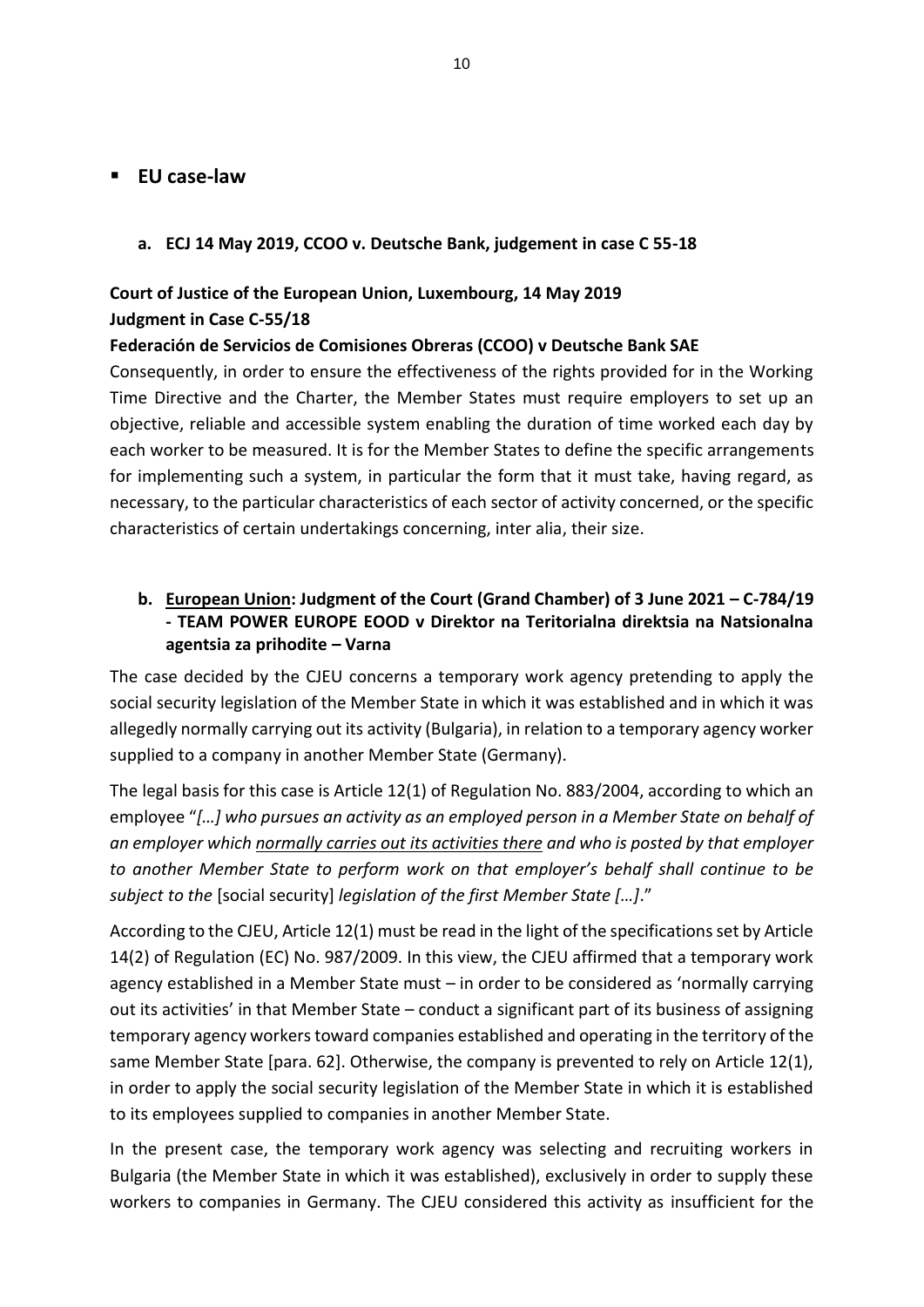temporary work agency to be considered performing 'substantial activities' in Bulgaria. And, thus, to apply Bulgarian social security legislation to its workers supplied to companies in other EU Member States, according to Article 12(1). Furthermore, the CJEU specified that also an activity aimed to supply only 'most' of (instead of all) recruited workers toward another Member State would be, as well, insufficient for the purposes of Article 12(1) [para. 67].

This judgment is important because the CJEU intervenes to prevent temporary work agencies from 'forum shopping', barring them from establishing in a given Member State with the sole purpose to benefit from social security legislation which is most favourable to them.

The orientation assumed by the Court is in contrast with the position of the Advocate General in the same case. Indeed, he advised that "*unless the existence of fraud or abuse is established, it is not necessary that a substantial part of its* [the worker agency's] *employee placement activity is performed for hirer undertakings established in the same Member State*". If the position of the Advocate General would have been shared by the CJEU, it would have opened for temporary work agency the possibility to establish in Member States with social security legislation providing less guarantees for workers – and more convenient for employers – for the mere purpose to apply this legislation to employees supplied to companies in other EU Member States.

Source: [EUTCLEX case law](https://etuclex.etuc.org/cases/team-power-europe-v-national-revenue-agency) and related references.

### **c. European Union: Judgment of the Court of Justice (First Chamber) of 8 July 2021 – C-428/19 – Rapidsped**

The judgment of the CJEU was issued upon a request of preliminary ruling referred by a Hungarian court. It concerns posting of workers in the transnational provision of services in the road transport sector. It is relevant since it treats of remuneration components concurring to the minimum wage owed to workers while they are in the country of posting. As well as of compatibility of fuel saving bonuses with EU law.

The case concerned Hungarian drivers posted to France. The drivers received from their employer, besides ordinary wage, a daily allowance for the work realised abroad, increasing with the duration of the posting. In addition, the employer was paying them, on its discretion and as established in work agreements, a fuel-saving allowance. The amount of the allowance was calculated according to the fuel consumption, in relation to the distance travelled.

Considering together wage and allowances, the employer was assuming to pay to posted drivers a salary in line with what contractually agreed, and, relating to the activity conducted in France, above the French minimum wage for the transport sector.

The drivers contested these calculations, and raised a claim before the competent Hungarian court. They sustained that daily and fuel allowances should not have been considered part of their wage. In this sense, their hourly salary for their time working in France would have been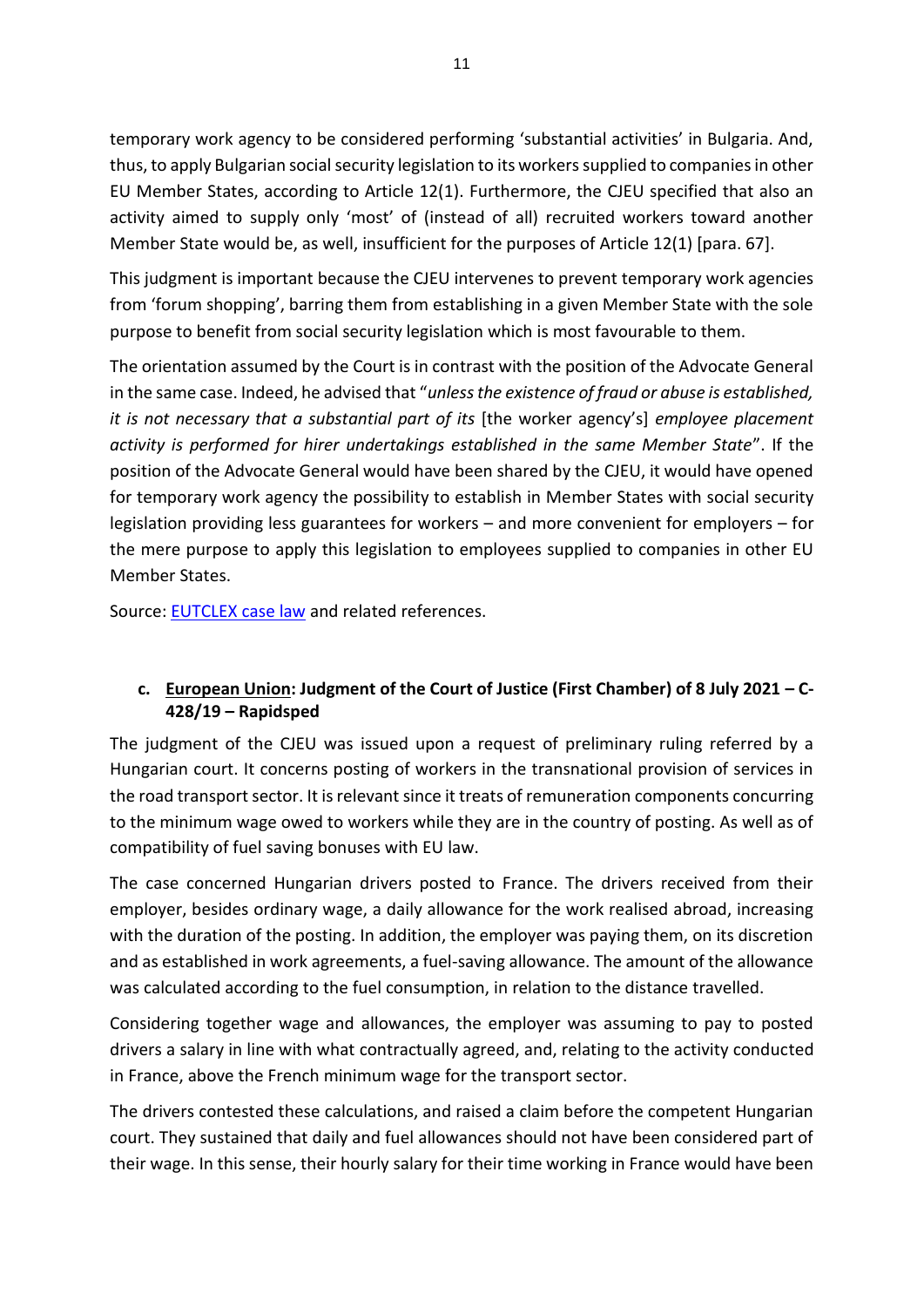significantly below the wage contractually agreed, as well as below the French sectoral minimum wage.

While examining the case, the Hungarian Court filed a request for a preliminary ruling to the CJEU. The most important questions were if: (i) An infringement of Directive 96/71/EC and of the French minimum wage legislation can be relied upon by Hungarian workers as against their Hungarian employers in proceedings instituted before Hungarian courts; (ii) The second subparagraph of Article 3(7) of Directive 96/71/EC must be interpreted as establishing that a daily allowance intended to cover expenditure incurred during the posting of workers abroad must be regarded as part of the minimum wage; and (iii) Whether Article 10 of Regulation No. 561/2006 must be interpreted as precluding a transport company from granting drivers a bonus calculated on the basis of the fuel-savings in relation to the journey made.

The CJEU first established that Directive 96/71/EC is applicable to the case [para. 36]. The Court, thus, acknowledges that a claim against an employer established in one Member State (Hungary), for breach of another Member State's (France) provisions concerning minimum wage, can be raised by workers posted from the first Member State (Hungary). The claim can be brought before a court of this first State (Hungary), in case that local Court has jurisdiction. [Para 45].

As to the daily allowance, the CJEU emphasized that its amount varied according to the duration of the workers' posting. This allowed the CEJU to conclude that "*[…] the lump-sum and progressive nature of that allowance, seem to indicate that the purpose of that daily allowance is not so much to cover the costs incurred abroad by the workers, but rather […] to provide compensation for the disadvantages entailed by the posting, as a result of the workers being removed from their usual environment*" [para. 50]. For the CJEU, hence, such an allowance is included in those that according to Article 3(7) of Directive 96/71/EC are usually part of the minimum wage, "*unless it is paid in reimbursement of expenditure actually incurred on account of the posting, such as expenditure on travel, board or lodging, or unless it corresponds to an allowance which alters the relationship between the service provided by the worker [...] and the consideration which he or she receives in return [...]* [Para. 54].

Finally, on the matter of fuel-saving bonus, the CJEU affirmed that recognizing a bonus calculated on the basis of the savings made in the form of reduced fuel consumption in relation to a journey should not always be considered an infringement of Article 10(1) Regulation No. 561/2006. Article 10(1), indeed, prohibits to transport companies to pay their drivers bonuses or wage supplements "*related to distances travelled and/or the amount of goods carried*" only if this would endanger road safety or encourage drivers to breach the protective provisions of Regulation (EC) No. 561/2006. Conversely, the CJEU points out that the provision does not generally forbids the promotion of an economical driving style through financial incentives [para. 59 et seq.].

Sources: [HSI Report on European Labour Law and Social Security Law 3/2021;](https://www.hugo-sinzheimer-institut.de/faust-detail.htm?sync_id=HBS-008205) [ETUCLEX case](https://etuclex.etuc.org/cases/rapidsped)  [law.](https://etuclex.etuc.org/cases/rapidsped)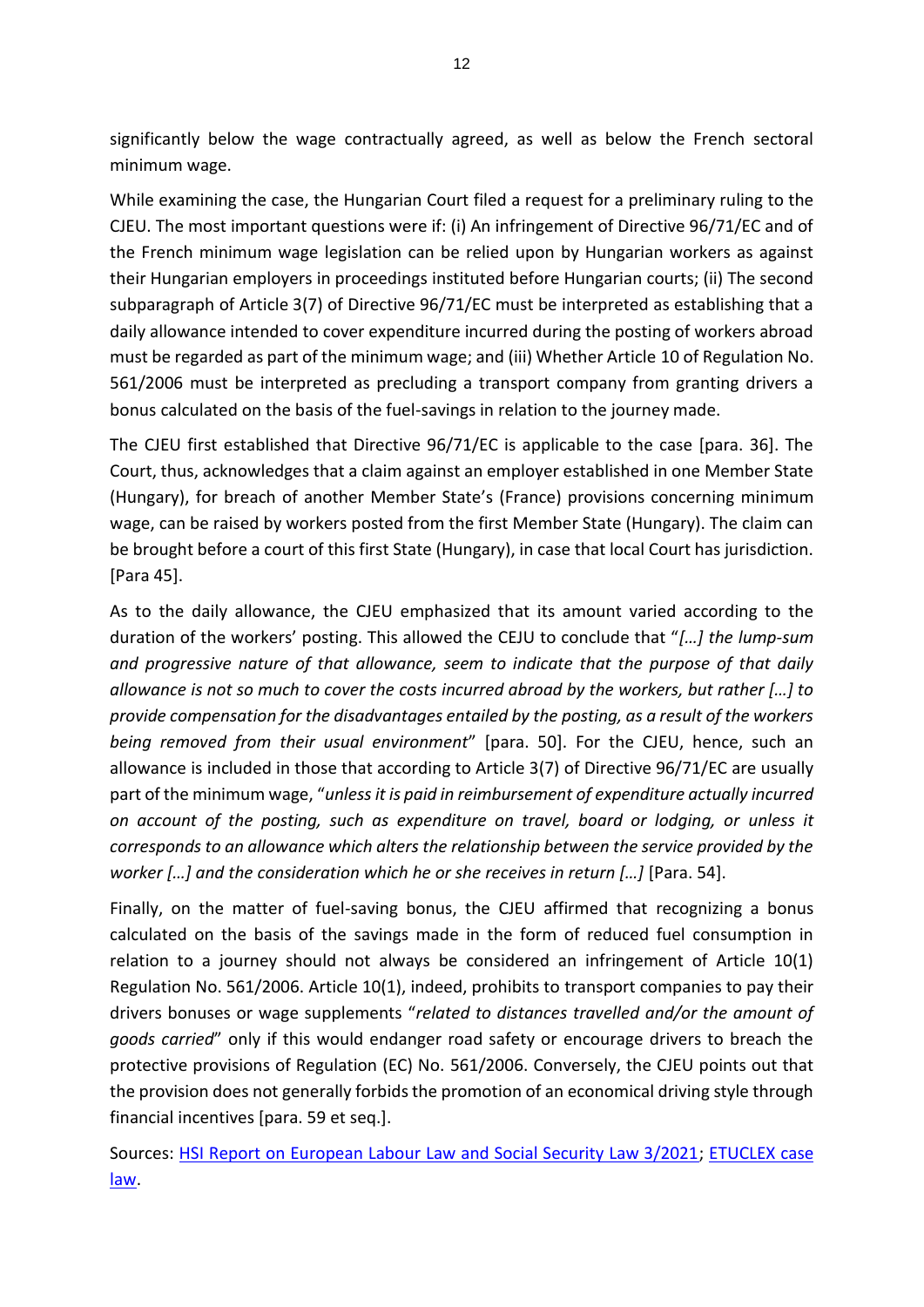**d. European Union: Judgment of the Court (First Chamber) of 15 July 2021 – Joined cases C-152/20 and C-218/20 - DG and EH v SC Gruber Logistics SRL and Sindicatul Lucrătorilor din Transporturi v SC Samidani Trans SRL**

The case concerns route transport sector, and in particular is about the law applicable to the remuneration of lorry drivers working for a company established in Romania, and carrying out their activity also in other EU Member States (Italy and Germany).

In this context, the referring court filed a request for a preliminary ruling of the CJEU, including three different questions. The most relevant of them was if "*the minimum wage applicable in the country in which the employee has habitually carried out his or her work"* is *"a right that falls within the scope of 'provisions that cannot be derogated from by agreement under the law that, in the absence of choice, would have been applicable', within the meaning of the second sentence of Article 8(1)"* of the Regulation (CE) No. 593/2008 (Rome I).

The CJEU replies to the request for a preliminary ruling affirming that, despite every decision should be taken in the view of the national applicable law, in principle rules about minimum wage are part of those that cannot be derogated from by an employment agreement [para 31].

For the rationale of this decision, the CJUE makes reference to the opinion of the Advocate General. He, first, points out that rules about minimum wage are aimed to protect employees and, thus, derogation to the detriment of the latter should not be admitted, especially through employment agreements [para 72, opinion of Advocate General].

Furthermore, for countries having specific laws about minimum wage, the prohibition of their derogation through an employment agreement also finds an indirect reference in former case law of the CJEU, concerning Article 3(1) of Directive 96/71/EC [para 72, opinion of Advocate General. See in particular C-396/13, *Sähköalojen ammattiliitto*, par. 29].

Source: [Bollettino ADAPT 8 Novbember 2021, No. 39.](https://bollettinoadapt.us3.list-manage.com/track/click?u=477f592c29b5a739ce4cc8917&id=8cd8734f99&e=18bdf9babd)

## **e. European Union: JUDGMENT OF THE COURT (Seventh Chamber) 13 January 2022, C**‑**514/20, DS v Koch Personaldienstleistungen GmbH,**

(Reference for a preliminary ruling – Social policy – Charter of Fundamental Rights of the European Union – Article 31(2) – Directive 2003/88/EC – Organisation of working time – Article 7 – Annual leave – Working time – Overtime – Calculation of working time on a monthly basis – No overtime pay when taking annual leave) Article 7(1) of Directive 2003/88/EC of the European Parliament and of the Council of 4 November 2003 concerning certain aspects of the organisation of working time, read in the light of Article 31(2) of the Charter of Fundamental Rights of the European Union, must be interpreted as precluding a provision in a collective labour agreement under which, in order to determine whether the threshold of hours worked granting entitlement to overtime pay is reached, the hours corresponding to the period of paid annual leave taken by the worker are not to be taken into account as hours worked.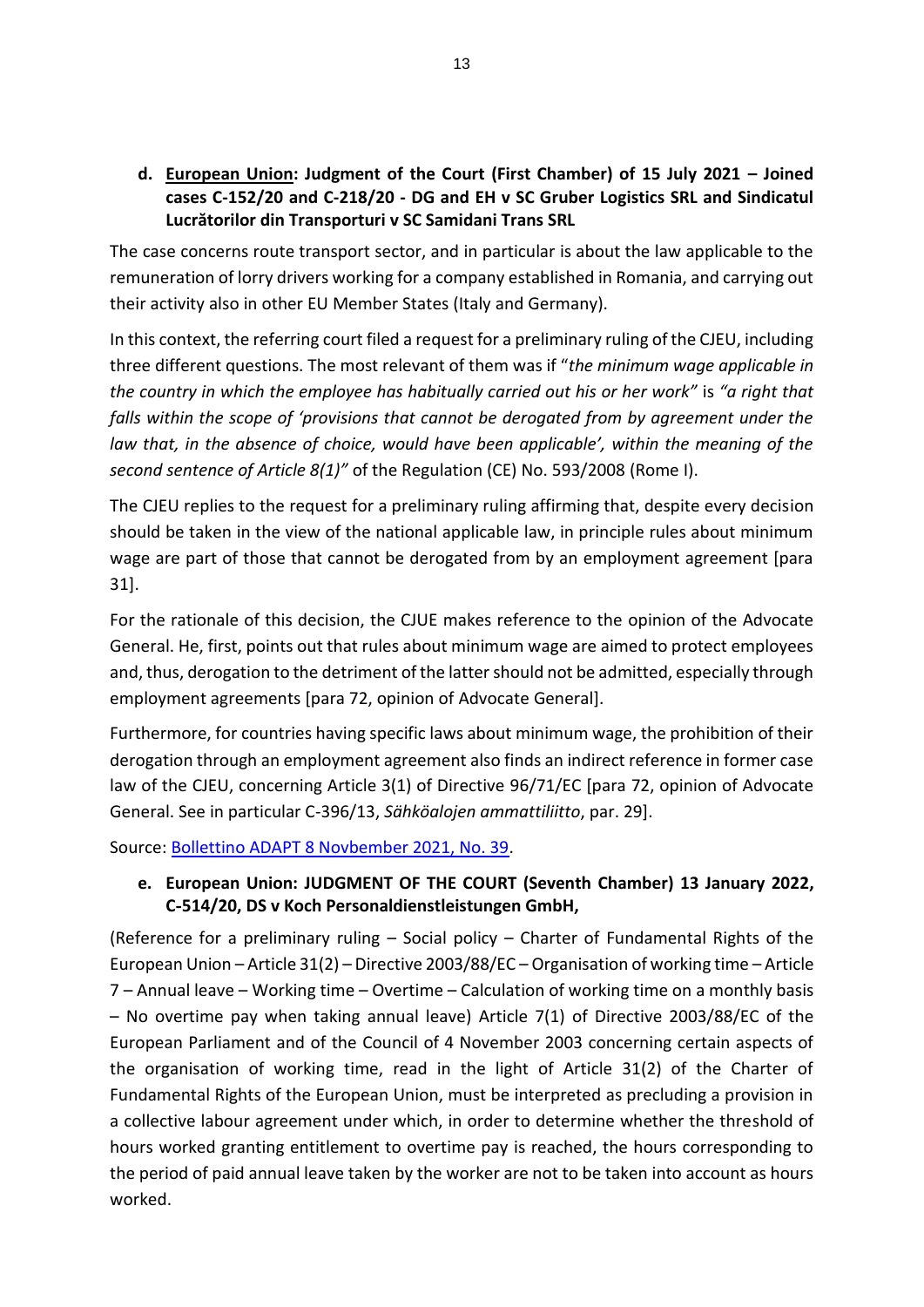#### f. **European Union: Judgment of the Court (Grand Chamber) of 8 March 2022 – C-205/20 – NE v Bezirkshauptmannschaft Hartberg-Fürstenfeld**

The judgment of the CJEU deals with a request of preliminary ruling filed by an Austrian Court and regarding Article 20 of Directive 2014/67/EU concerning posting of workers.

The referring Court asks the CJEU to specify if Article 20 has direct effect, and may thus be relied on by individuals before national Courts against a Member State which has transposed it incorrectly (Judgment of 6 November 2018, *Max-Planck-Gesellschaft zur Förderung der Wissenschaften*, C-684/16). In case of negative reply, the referring Court further requests the CJEU to indicate if an interpretation of national law in conformity with EU law is anyway compulsory. That is, requiring leaving national provisions contrasting with Article 20 unapplied. Or to supplement them with criteria developed by the CJEU.

Article 20 establishes that national "*[…] rules on penalties applicable in the event of infringements of national provisions adopted pursuant to […] Directive [2014/67/EU] […] shall be […] proportionate […]*". The request of preliminary ruling comes after some decisions of the CJEU (Order of 19 December 2019, *Bezirkshauptmannschaft Hartberg-Fürstenfeld*, C-645/18; and, in similar factual circumstances, Judgment of 12 September 2019, *Maksimovic*, joined cases C-64/18, C-140/18, C-146/18 and C-148/18; as well as Order of 19 December 2019, *EX and others,* C-140/19, C-141/19 and C-492/19 to C-494/19), which pointed out that the Austrian system of accumulation of sanctions for violations of administrative provisions under posting law was not proportionate. Despite that, the legislator had not promptly intervened to adjust national legislation. This inertia opened the way for different interpretations by national courts, resulting in varying and contrasting case-law on the way to apply (or not) the above-mentioned sanctions.

The CJEU, relying on previous case-law, recalls that a rule included in an EU Directive has direct effects if it is unconditional and sufficiently precise.

According to the CJEU, Article 20 is unconditional, since stated in absolute terms. Furthermore, the wording of Article 20 indicates that it does not require the adoption of any further measure of the EU institutions, as well as it does not confer on Member States the right to limit its scope [para. 22-26].

The CJEU judges Article 20 also as sufficiently precise. Member States, indeed, keep a certain discretion in setting rules and sanctions for its implementation. Nonetheless, "*this discretion is limited by the prohibition, laid down by that provision in a general manner and in unequivocal terms, on imposing disproportionate penalties*" [para. 27]. Therefore, Article 20 has direct effect.

As to the consequences of the judgment, and replying to the second question included in the request of preliminary ruling, the CJEU points out that – in the view of the supremacy principle of EU law – national authorities should, first, "*interpret, to the greatest extent possible, their national law in conformity with EU law*" [para. 35]. Only if such an interpretation would be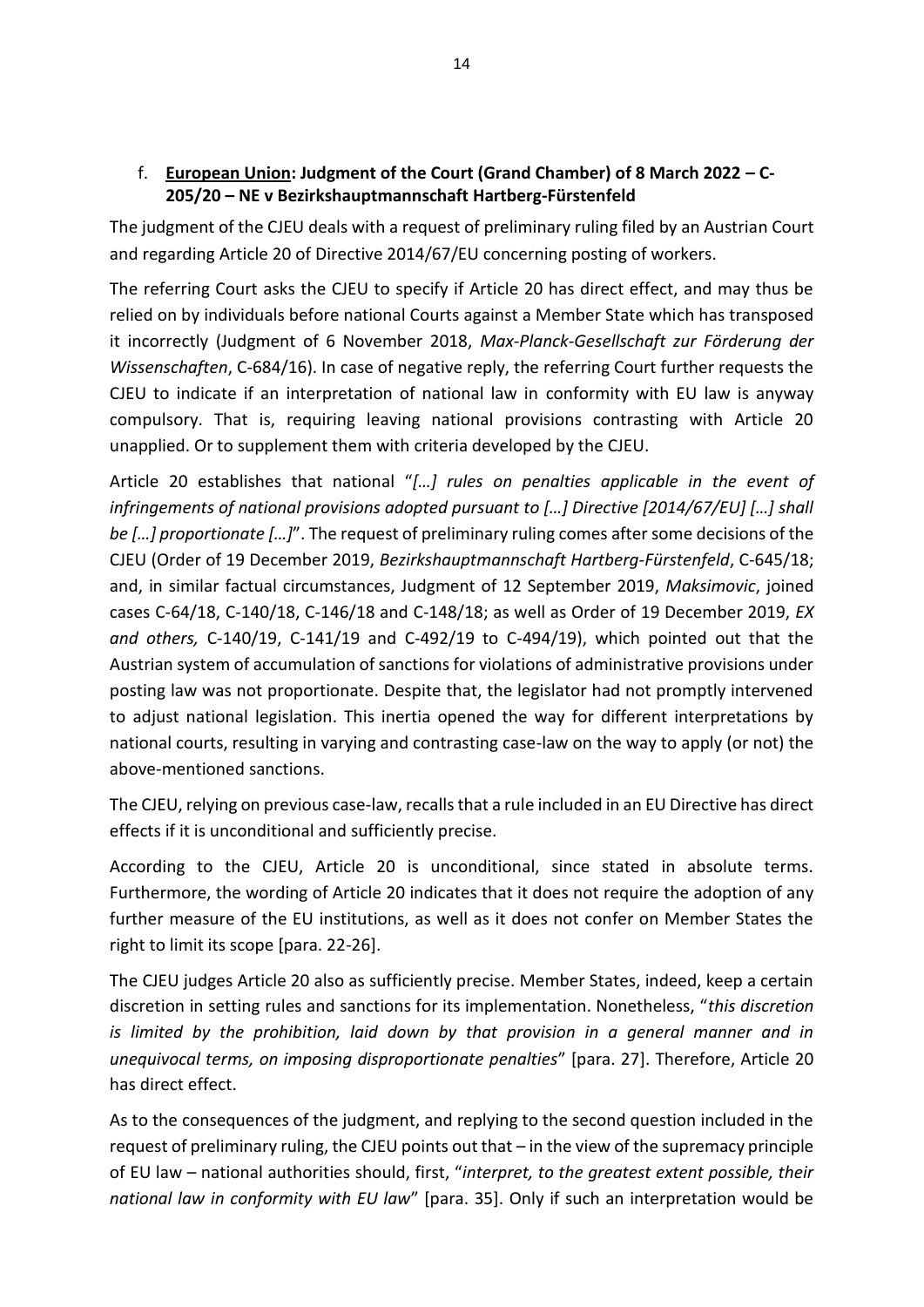impossible, national authorities should disregard those rules breaching EU law [para. 37]. In the case at hand, thus, Austrian authorities should "*disapply national legislation of which a part is contrary to the requirement of proportionality of penalties laid down in Article 20 […] only to the extent necessary to enable the imposition of proportionate penalties*" [para 44].

The position assumed by the CJEU with this judgment represents a change of orientation if compared with previous case-law about direct effect of the proportionality principle. A precedent in this sense is the judgment *Link Logistic,* in which the CJEU, assuming a restrictive interpretation of the requirements for direct effect, denied it for a similar provision on proportionality for sanctions (Judgment of 4 October 2018, *Link Logistic*, C-384/17, about Article 9a of Directive 1999/62/CE, in particular para. 43-45).

Text available on **Eur-Lex.** Sources (about the opinion of the Advocate General): **HSI Report on** [European Labour Law and Social Security Law 3/2021;](https://www.hugo-sinzheimer-institut.de/faust-detail.htm?sync_id=HBS-008205) [DerStandard, Neue Regeln gegen Lohn](https://www.derstandard.at/story/2000127466557/neue-regeln-gegen-lohn-und-sozialdumping-ab-september)[und Sozialdumping ab September,](https://www.derstandard.at/story/2000127466557/neue-regeln-gegen-lohn-und-sozialdumping-ab-september) 16 June 2021; [Bundesgesetzblatt Für Die Republik](https://www.ris.bka.gv.at/Dokumente/BgblAuth/BGBLA_2021_I_174/BGBLA_2021_I_174.html)  [Österreich,](https://www.ris.bka.gv.at/Dokumente/BgblAuth/BGBLA_2021_I_174/BGBLA_2021_I_174.html) 9 September 2021.

### **g. JUDGMENT OF THE COURT (Second Chamber) 24 February 2022(\*)**

"Reference for a preliminary ruling - Social policy - Organisation of working time - Directive 2003/88/EC - Article 8 - Article 12(a) - Articles 20 and 31 of the Charter of Fundamental Rights of the European Union - Reduction in the normal duration of night work compared with that of day work - Workers in the public sector and workers in the private sector - Equal treatment"

The Court (Second Chamber) ruled that:

(1) Articles 8 and 12(a) of Directive 2003/88/EC of the European Parliament and of the Council of 4 November 2003 concerning certain aspects of the organisation of working time must be interpreted as not requiring the adoption of national legislation which provides that the normal duration of night duty for workers in the public sector, such as police officers and firefighters, is shorter than the normal duration of daytime duty laid down for them. Such workers must in any case be granted other protective measures in terms of working time, pay, compensation or similar benefits which make it possible to compensate for the particular burden imposed by the night work they perform.

2) Articles 20 and 31 of the Charter of Fundamental Rights of the European Union must be interpreted as not precluding the normal duration of night work of seven hours laid down by the legislation of a Member State for workers in the private sector from applying to workers in the public sector, including police officers and firefighters, where that difference in treatment is based on an objective and proportionate criterion, that is to say, where it is linked to a legally permissible objective pursued by that legislation and is proportionate to that objective.